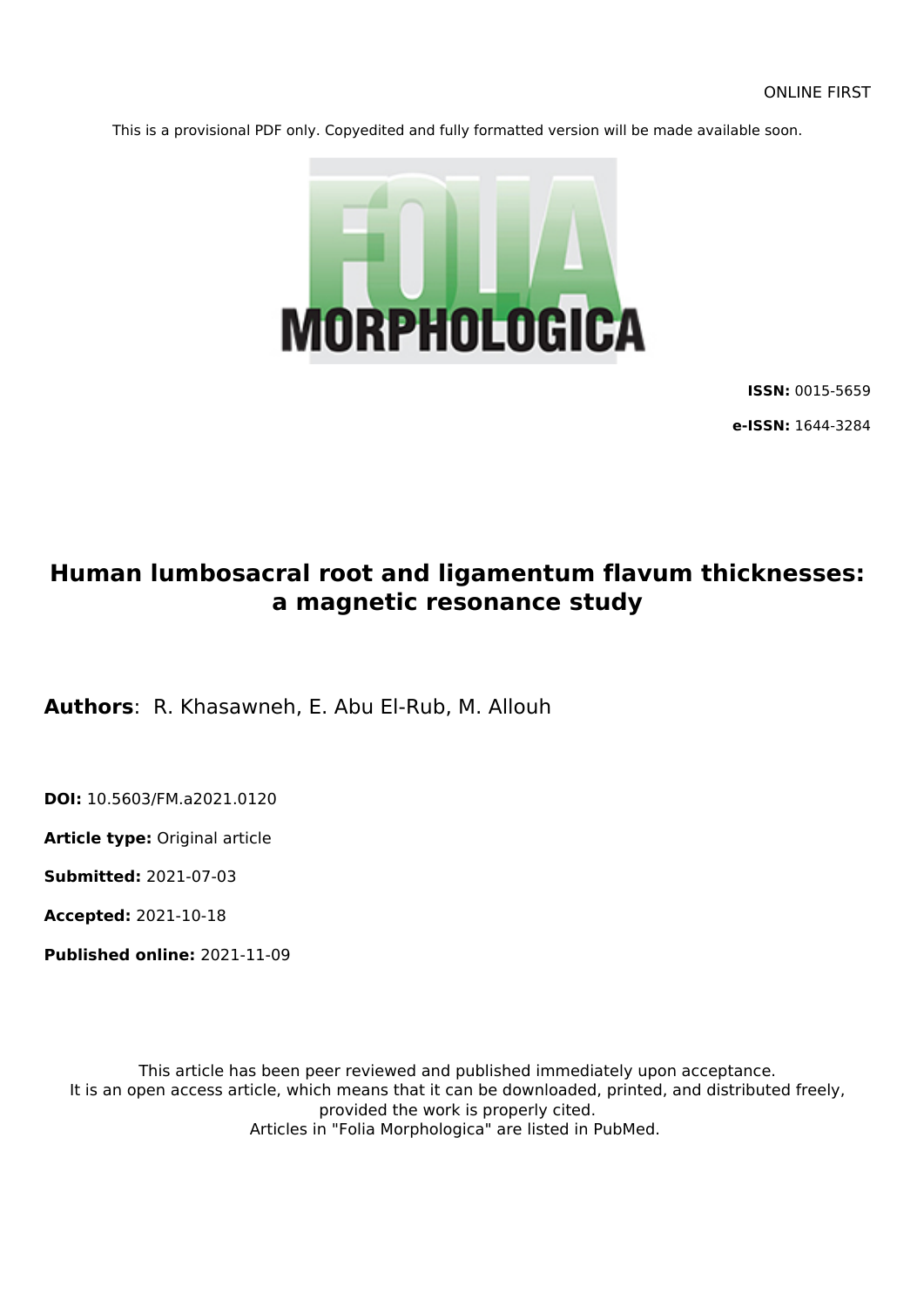### **Human lumbosacral root and ligamentum flavum thicknesses: a magnetic resonance study**

R. Khasawneh $^1$ , E. Abu El-Rub $^1$ , M. Allouh $^{2,3}$ 

<sup>1</sup>Department of Basic Medical Sciences, Faculty of Medicine, Yarmouk University, Irbid, Jordan <sup>2</sup>Department of Anatomy, Faculty of Medicine, Jordan University of Science and Technology, Irbid, Jordan

<sup>3</sup>Department of Anatomy, College of Medicine and Health Sciences, United Arab Emirates University, Al Ain, United Arab Emirates

Address for correspondence: Assist. Prof. R. Khasawneh, Department of Basic Medical Sciences, Faculty of Medicine, Yarmouk University, Irbid, Jordan, e-mail: ramada $\omega$ yu.edu.jo

#### **Abstract**

**Background:** This study investigated the lumbosacral plexus (LSP) nerve root thickness and ligamentum flavum (LF) thickness and correlated them with age and sex. These findings provided a useful data for spinal nerve root micro-anastomosis surgery and lumbar decompression surgery.

**Materials and methods:** This retrospective study was conducted with 350 individuals with ages ranging from 21 to 80 years of age under magnetic resonance imaging (MRI) to evaluated the possible cause of a lower back pain.

**Results:** According to the morphometric measurements of the LSP root thickness, the diameter gradually increased from L1 to S1. L1 has the thinnest root  $(3.9 \pm 0.81$  mm) while S1 has the thickest root (5.45  $\pm$  0.8 mm). The measurements revealed inconsiderable differences in the LSP thickness in relation to age, sex in the study population. Regarding the LF, the thickness of the LF was found to be insignificantly increase with age. Besides, the LF thickness was inconsequentially higher in female. The mean thickness of the right LF at different spinal levels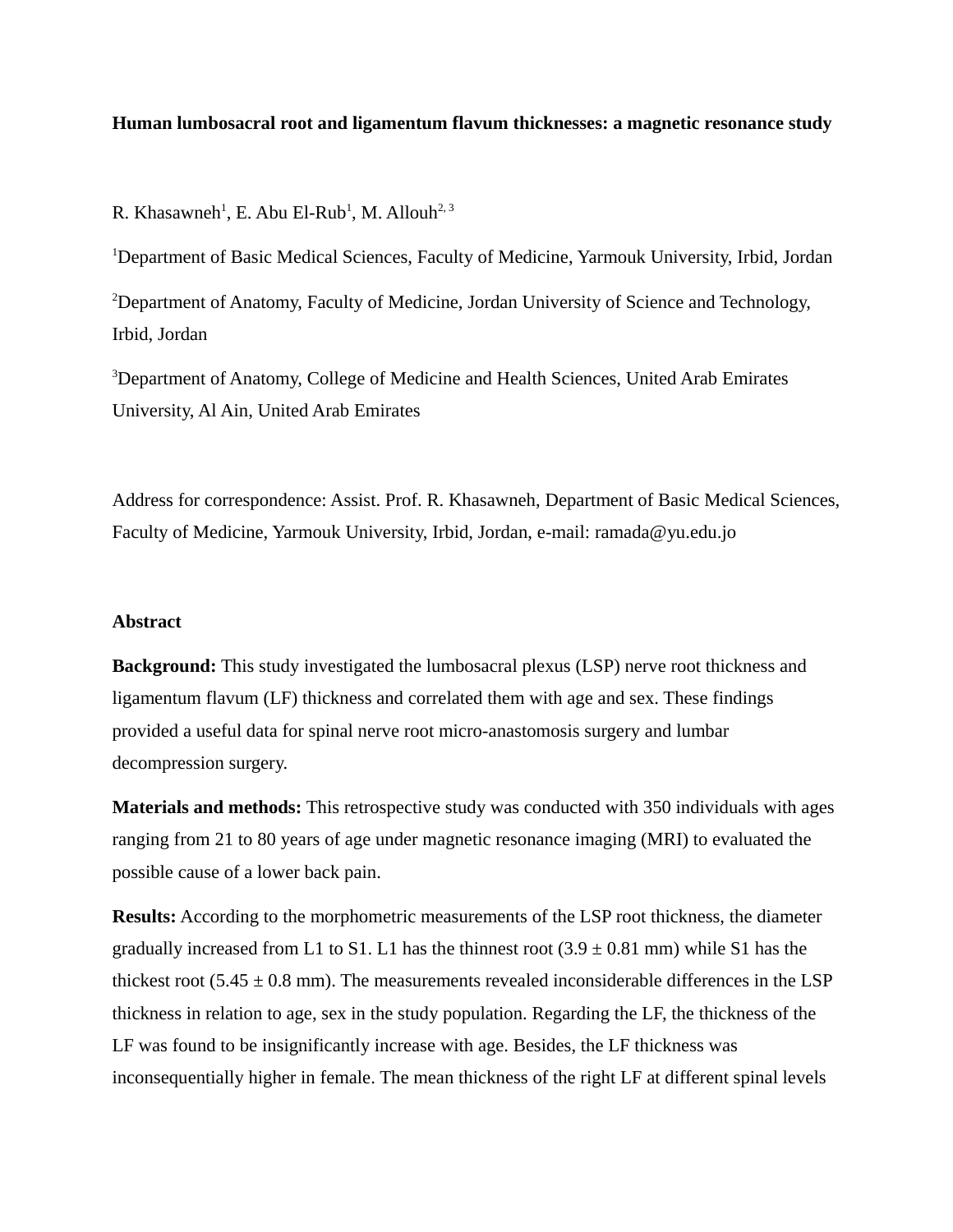was measured (L2-L3 =  $3.19 \pm 0.27$ , L3-L4 =  $3.38 \pm 0.11$  mm, L4-L5 =  $3.71 \pm 0.29$  mm, and  $L5-S1 = 3.64 \pm 0.21$  mm). The mean thickness of the left LF was non significantly higher.

**Conclusions:** The LSP root and LF thicknesses not related to age or sex.

**Key words: lumbosacral plexus, ligamentum flavum, spinal nerve root, magnetic resonance image**

## **INTRODUCTION**

The lumbosacral plexus (LSP) is a series of nerve convergences and divergences that ultimately combine into larger terminal nerves and supply the pelvis and lower extremities

Disorders affecting the LSP with time may alter root diameter such as lumbosacral [radiculopathy](https://www.physio-pedia.com/Radiculopathy) which is a damage that caused by compression of the nerve roots which exit the spine, levels L1-S4 and cause a pain in the lower back and hip which radiates down the back of the thigh into the leg (1). Determine normal LSP nerve root dimensions can provide valuable structural information that for monitoring any pathological changes of the lumbar nerve root (2). Moreover, Nerve root size may also determine degree of blockade after epidural or spinal anesthesia, but good measures of this fundamental anatomic parameter have not been published.

Numerous factors can affect the LSP thickness; these factors can be focal like tumoral factors or can be diffused like diabetics. Pathological changes pertaining to LSP may alter nerve root thickness (3). Slightly increased thickness is sometimes difficult to assess specially when changes are diffused and symmetrical in both sides. Furthermore, there are some controversy in defining the normal LSP thickness. To date, few studies addressed the normal LSP root size dimensions and how they are affected by different diseases (4).

In the light of this, the first purpose of the current study is to establish normal LSP nerve root thickness retrospectively by reviewing large series of MRIs images, and correlate the LSP thickness with age and gender. Knowing the thickness of the LSP has clinical significance for the surgeons who will undergo surgical intervention for LSP or the surrounding structures. The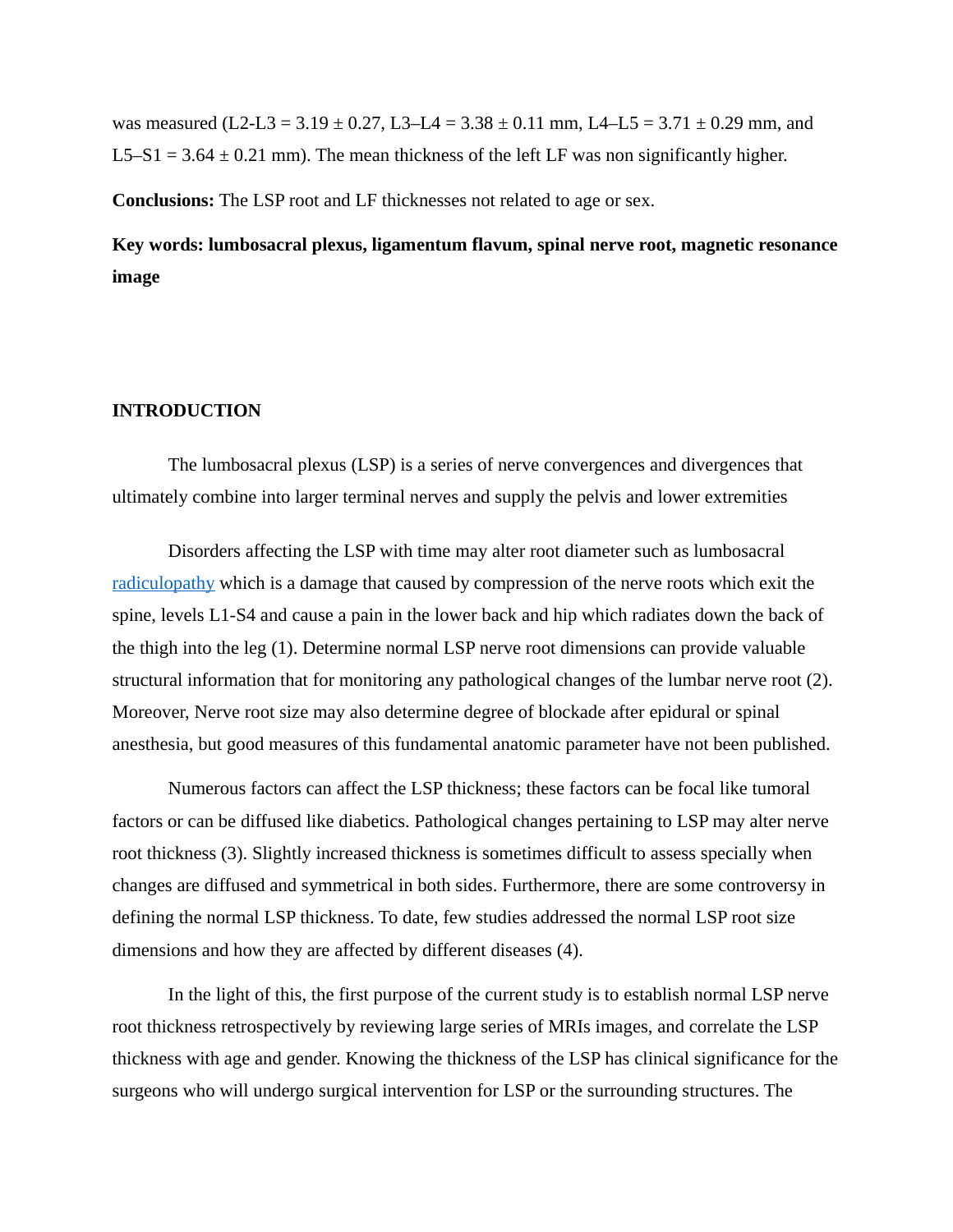available literature regarding LSP dimensions has some contradictions regarding the exact thickness of the LSP (2,5).

Also to make this article more value, we investigated the ligamentum flavum (LF). The LF wraps around the medial aspect of the spinal articulations and has high percentage of elastic fibers which is responsible of its yellowish color. These elastic characteristics of LF diminish with age, due to remarkable loss of the elastic fibers and a concomitant replacement by collagen fibers (6). Moreover, LF joints between vertebrae, LF reinforced and supported the vertebrae as it attached to the front of the upper lamina above and to the back of the lower lamina below (7), also, LF maintain a smooth surface of the posterior dural sac, control intervertebral movement, and affect the intrinsic stability of the spine (8).

Many researchers have demonstrated that the LF plays an important role in vertebral disease, more specifically, in spinal stenosis (9,10). The LF thickening is considered an important cause of radiculopathy exists in lumbar degenerative disease (11). The LF is an important anatomical structure, and might be changed in patients suffered from low back or leg pain. Therefore, the thickness of the LF should be measured and evaluated carefully in the case of spinal stenosis. Considering this fact, we studied the LF on each side of different spinal levels, and correlated the measurements with age and sex.

#### **MATERIALS AND METHODS**

#### **Sample study**

This retrospective study first was performed with the Ethics approval of the institutional research board at Jordan University of science and technology (IRB # 8/134/2020).

The study included participants from King Abdullah University hospital in Irbid, Jordan, who had been referred for MRI imaging to assess the possible causes of low back pain in the past two years. Individuals with a history of fractures, dislocation or surgeries in the vertebral column or spinal cord were excluded from the study. The total study group consisted of 350 individuals with ages ranging from 21 to 80 years of age. Among the study subjects, 155 were males and 195 were females.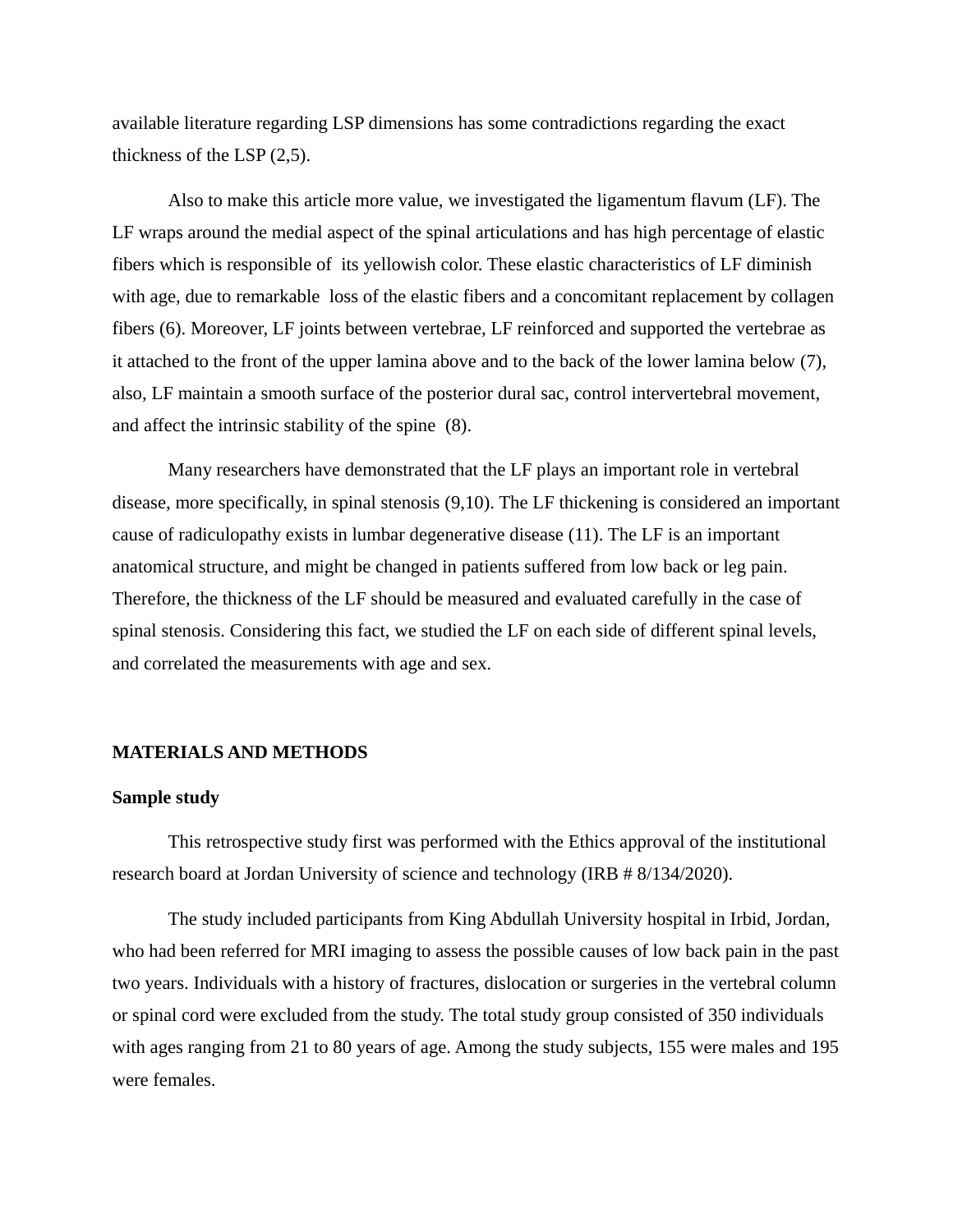The male and female individuals were further subcategorized into two age groups; the young age group (21-50 years) and the elderly age group (51-80 years).

The control group included in the current study composed of 85 healthy individuals whom underwent MRI as a routine procedure of their annual checkup. The subjects in the control group are without structural changes in the vertebral column similar to the study group, but have no pain. This control group included in the current study to exclude any possible differences that may result from inflammatory or degenerative changes. Among the control group, 41 were females and 44 were males, with age range from 25 to 57 years old.

#### **MRI imaging measurements:**

Images were obtained on a Signa HDxt 3.0T scanner. For the LSP, IDEAL T2 weight images on the coronal plane were acquired for all studied individuals. The T band width: 62.5 kHz, matrix was 320 x 256, with 42 X 42 cm field of view. The slice thickness was 1.5 mm, gap: 0 mm, TR: 7680 msec, TE: 90.8 msec, band width: 62.5 kHz, number of excitations:3.

Observations were made on the DICOM files using the manufacture's software. The LSP root size was evaluated by two specialized radiologists, who were blind to the study. We measured LSP root diameter from the first lumbar (L1) to the first sacral (S1) nerve on the coronal plane at 5 mm distance from the dorsal root ganglion (Fig. 1).

Regarding LF, T1-sequence axial sections at four levels: L2-L3, L3-L4, L4-L5, and L5- S1. The same radiologists who investigated the LSP also assessed the thickening of the ligamentum flavum in all study subjects. The thickness of the ligamentum flavum was measured with an electronic ruler with a resolution of 0.1 mm by means of a line drawn transversally to the facet joint level (Fig. 2) through the middle section of the ligamentum flavum. If the thickness was bilaterally asymmetrical, the measurement of the thickest part was used.

#### **Statistical analysis**

After applying the Levene test to determine the homogeneity of variance, the data were evaluated by independent samples t-test or one-way analysis of variance (ANOVA) at 5% and 1% levels of significance. Fischer's (LSD) post hoc test was performed to examine statistical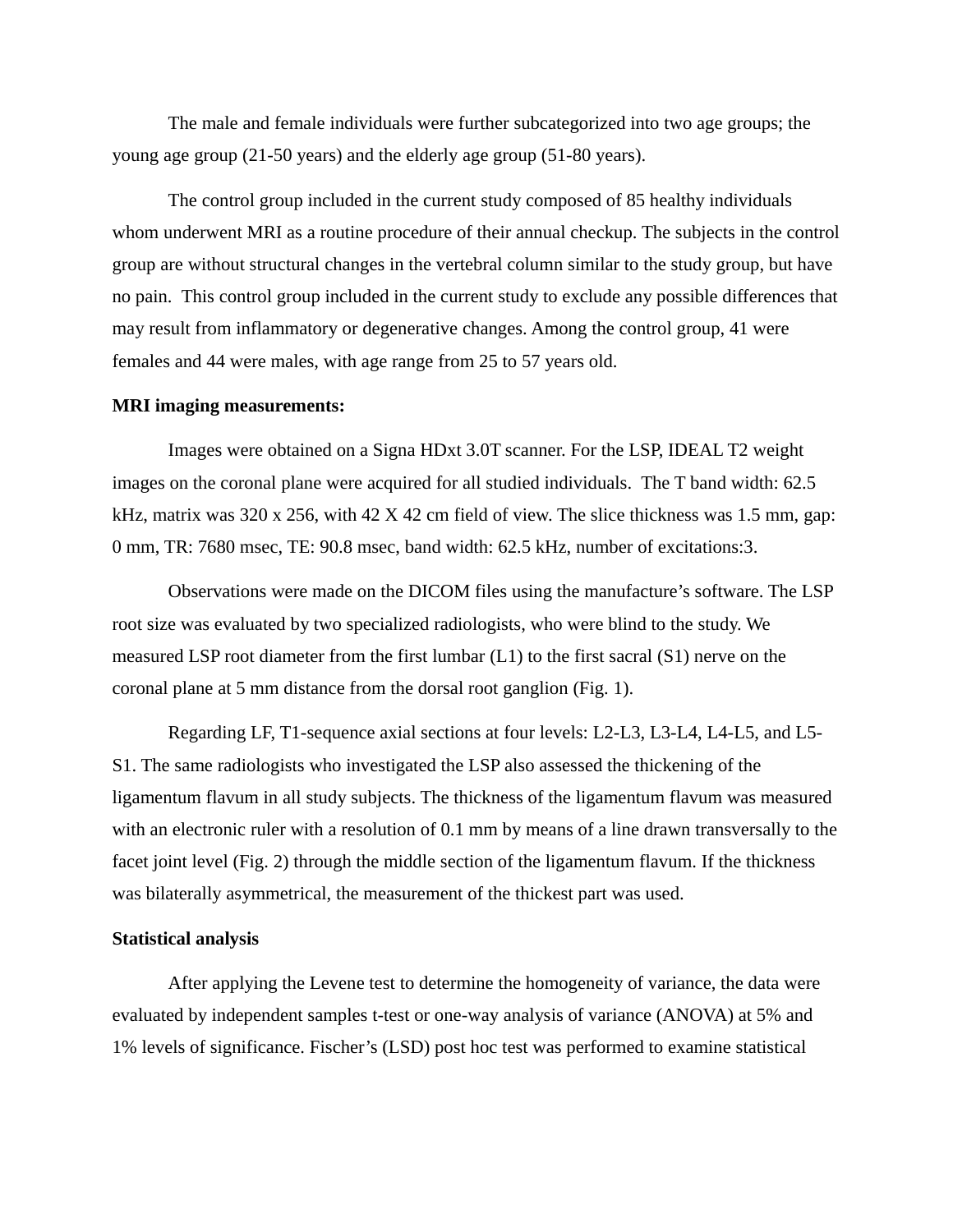differences between the groups. The data were presented as mean  $\pm$  standard error of the mean (SEM).

#### **RESULTS**

#### **Lumbosacral root thickness**

The results of MRI images and basic anatomy atlas showed that the conus medullaris terminate at the level of L1- L2 as described by previous study (12)

The results also showed insignificant difference in the thickness of lumbosacral roots between the right and left side and the mean values of the root thickness in our patients were as the following: L1: 3.9±0.81 mm, L2: 4.17±0.79 mm, L3: 4.3±0.78, L4: 5.2±0.72 mm, L5: 5.32±0.45 mm and S1: 5.45±0.8 mm. The diameter of each spinal nerve root are shown in Table 1.

The data was collected from patients without structural changes in vertebral column but they had pain. In order to exclude any possible effects that may results from pain and inflammation, additional data was collected from 85 healthy individual without structural changes in the vertebral column and have no pain. The results did not show any significant difference in the thickness of lumbosacral root between the study group and the control group. Our data indicated and validated that chronic inflammatory pain doesn't affect the structure and morphology of the Vertebral column.

#### **Variation of Lumbosacral root thickness with sex and age:**

The subjects were divided according to their gender as following: male group n=155 and female group  $n=195$ . We found no correlation ( $P=0.43$ ) between the lumbosacral roots thickness and gender of the participants (Figure 3).

The subjects were further divided into two different age subgroups as the following: young adults (21-50 years) n=118, and elderly group (51-80 years) n=232. There was no noticeable association ( $P=0.31$ ) between the thickness of the lumbosacral roots and age of study subjects (Figure 4).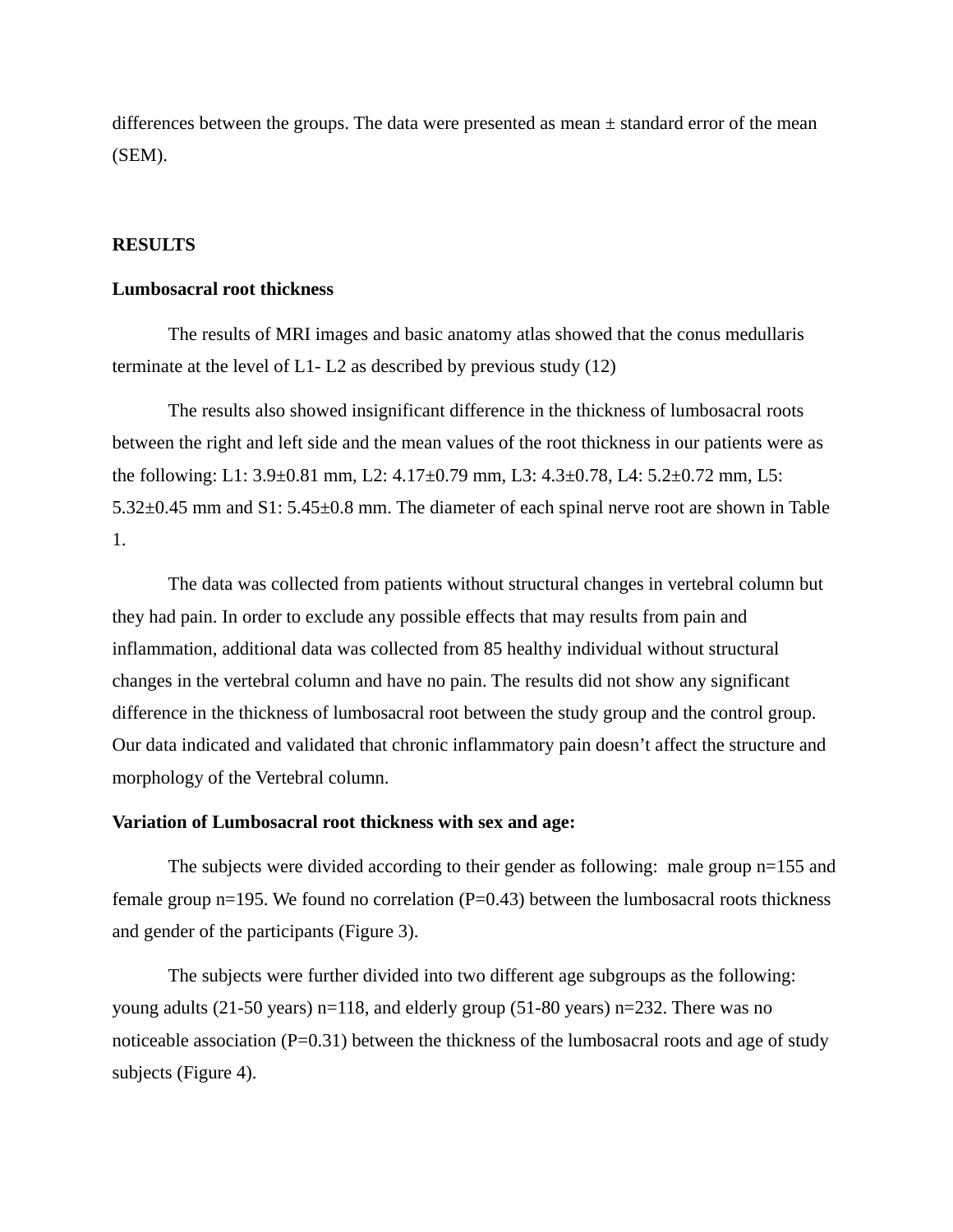#### **Variation of ligamentum flavum with sex and age:**

The thickness of LF was measured at L2–3, L3–4, L4–5 and L5–S levels on both sides. The results showed in table 2. The relationship with thickness, age, and spinal level was examined.

There was no significant difference between the two sex groups pertaining to LF thickness at the segments L2/3, L3/4, L4/5 and L5 /S1 ( $P > 0.05$ ). On the other hand, females found to have larger average thickness of the right and left LF, and the greater average thickness of the ligament was at L3/L4 (Table 3).

According to age, our results indicated that LF thickness increased with age; but this increase was insignificant. However, the increments at L4–5 and L3–4 were larger than that at L2–3 and L5–S1. Moreover, the results showed that the mean thickness of the left LF was higher in the left side than the right side (Table 4).

In this context, comparing the study group with the control group did not show any significant difference in the thickness of both right and left LF. The data is shown in supplementary 2.

#### **DISCUSSION**

The lumposacral plexuses (LSP) are a well-protected structure because of their secure location deep in the retroperitoneum, protected by the pelvic brim, which will give the required support and firmness for LSP (13). Based on that secured and unique structure of LSP, the injuries that effecting the lower extremities are less comparing with the upper extremities.

The exact dimensions of human LSP thickness are varied in the literature. The clinical importance of morphometric data on LSP thickness has been emphasized by many studies (2,5,14–17). In this retrospective study, the thickness of LSP showed a gradual increase known as cephalo-caudal pattern from L1 to S1 (Table 1). Large variations in determining LSP thickness should be taken into consideration when performing morphometric analyses of the spinal cord and the LSP. Based on such morphometric data, the existence of pathological conditions in the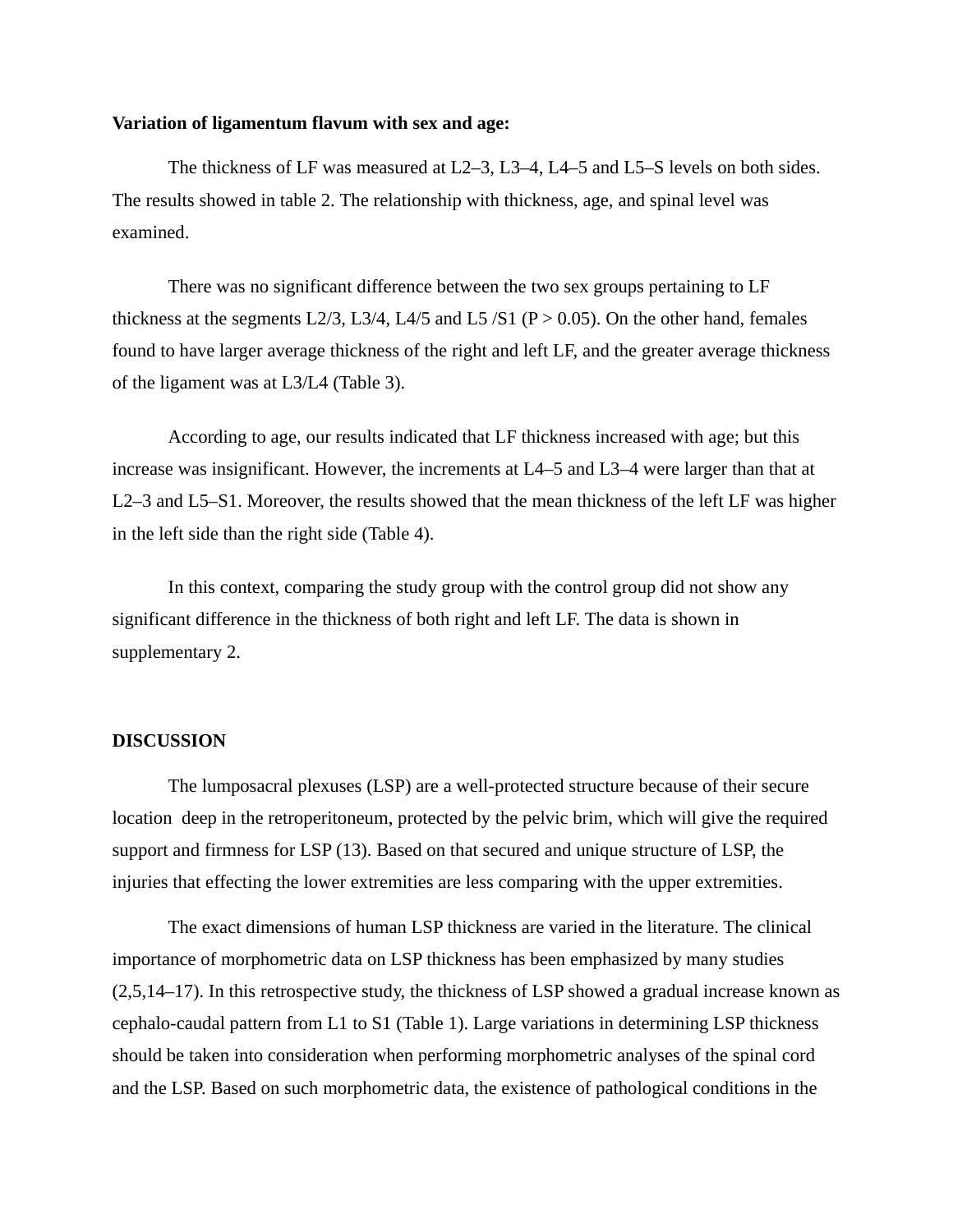LSP such as compression or atrophy can be assessed by comparing these pathological changes with the normal reported values of the affected segment. The present study provides an updated reference of the normal LSP thickness values and its relation to the most important risk; age and sex. This reference can be used to evaluate any disease affecting the LSP area.

The outcome of this study revealed that the LSP thickness increases by moving downward towed the sacrum as previously reported (14,16,17). The only study that contradicts the concept of gradual increase in LSP thickness was conducted by *IZCI et al.* who reported that L1 is the thinnest root of the LSP (4.1 mm) and L4 is the thickest (5.5 mm) root of the LSP. No study so far investigated the effect of age or sex on the thickness of LSP, which has been revealed by our study to have no significant relation with the thickness of the LSP.

In this study we were able to measure the diameters of all lumbosacral spinal nerve roots using the 2-point Dixon deconvolution (IDEAL T2-WI) technique to separate water and lipid resonance signals by phase-sensitive MRI. The IDEAL T2-WI is used to obtain an inhomogeneous map based on only in-phase and out-of-phase image data. The method Twopoint Dixon technique is designed for T1- or density-weighted spin-echo imaging while the double-echo scheme is more appropriate for T2-weighted spin-echo imaging. (18). The 2-point Dixon deconvolution technique is considered superior to other techniques such as short tau inversion recovery (STIR) sequence in evaluating the nerve structure and distinguish nerve roots from peripheral tissue (19). T2 Dixon water-only image showed higher mean scores for fat suppression quality and lesion conspicuity than SPAIR (20), moreover, 2-point Dixon fat suppression was significantly more consistent than SPAIR on both T2 and T1(21).

The ligamentum flavum is a short but thick ligament of elastic fibers that connects the laminae of adjacent vertebrae from the C2 to S1 (22). The function of LF to maintain the upright posture and to assist the vertebral column in resuming it's shape after flexion, and maintains a smooth surface for the dural sac (23). The results of this study did not show any correlation between age or sex and the LF thickness in both sides. On the other hand, minor changes in LF thickness were beheld at the L4–L5 and L5–S1 spinal levels as age increased. Moreover, LF was thicker in females comparing to males. The finding of this study was in congruence with other studies (23,24). The values of LF reported in the current study were similar to those reported by *Horwitz et.al* , who reported that LF thickness were (L3–L4=3.5 mm, L4–L5=3.8 mm, and L5–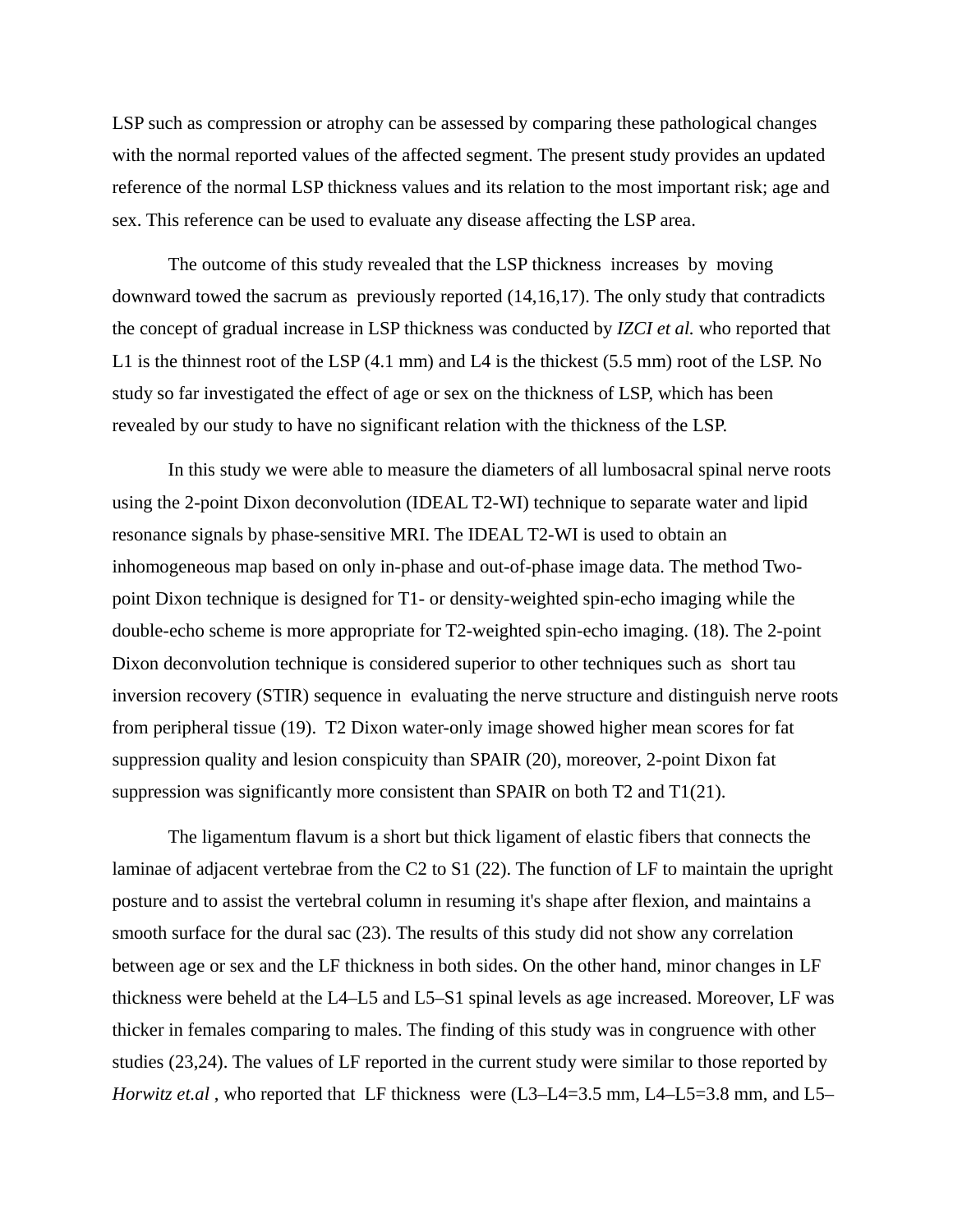S1=3.6 mm) (25). The highest value reported was 6.1mm by Ramani (26), who explained their findings by suggesting a possible relation to the connection of a hypertrophied ligament with prolapsed disc. As a result, we can conclude that the borderline between normal and pathologic LF thickness should not be set at 4 mm. Hypertrophy of the LF above 4 mm is usually involved in the pathogenesis of lumbar spinal stenosis, which can narrow the diameter of the spinal canal and compress the dural sac and nerve roots, causing many symptoms, even in the absence of a bulging annulus fibrosus or herniated nucleus pulposus or osseous spurs (22,23).

A strong correlation between the patient age and LF thickness at the L4–L5 level has been reported by Okuda *et al.* and Altinkaya *et al.,* who showed that the LF increase in thickness with age (11,27). On the other hand, Safak *et al.* found no association between LF thickness and the age (23). Safak *et al* suggested that the degradation and mechanical stress are more important than age or gender as a risk factors affecting the thickness of the LF.

When the spine is tilted or bent, the LF extends and the tension increases; despite the elastic and flexible nature of the ligament, at neutral position, the ligament has pretension which prevents the possibility to from buckling or wrinkles. Repeated injury can result in initiating many inflammatory and remodeling changes that cause the degeneration, hyperplasia, and hypertrophy of LF. Moreover, the LF may bulge in the canal space and reduce the diameter of the spinal canal, as a result, it would compress the nearby nerves and cause a disturbance in the local circulatory cycle. Some studies had suggested that the degree of hypertrophy of LF is positively correlated with chronic low back pain, and it is difficult to be cured (28). This means that ligamentum flavum thickness may be closely related to the pathogenesis of Spinal pain processes.

All above mentioned delineated the important of identifying the normal LF thickness, since the thickening or hypertrophy of the LF can lead to spinal stenosis and narrowing the spinal canal, it may compress the intraspinal nerve root or cauda equine. This stenosis, compression and corresponding neural symptoms can even occur in the absence of articular process hyperplasia or nucleus pulposus prolapse. Moreover, this study is of paramount importance due to the significant increase in the incidence of lumbar spinal narrowing as LF hypertrophy is a common cause of lumbar stenosis and is thought to be degeneration-driven, which lead to negative impacts on the quality of life of these patients (29) due to lower limb and lower back pain,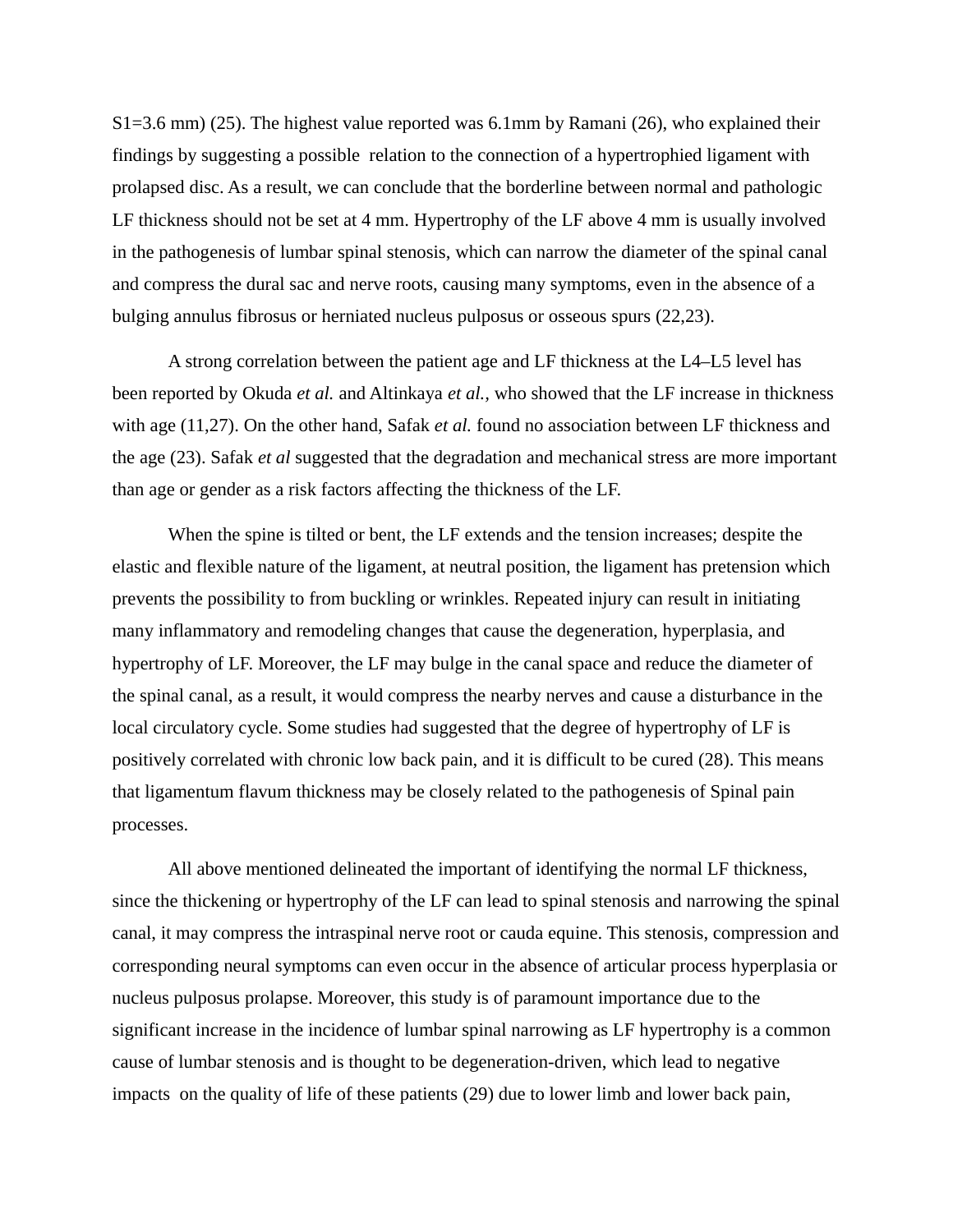numbness, and weakness. These above mentioned symptoms will be mitigated after squatting down or resting.

Finally, exploring the correlation between various factors and LF thickness, provide reference for pedicle screw placement and lumbar decompression surgery, develop individualized surgical programs, and can effectively reduce the incidence of unnecessary postoperative complications induced by misplacement.

#### **Conflict of interest:** None declared

#### **REFERENCES**

- 1. Berry JA, Elia C, Saini HS, Miulli DE. A Review of Lumbar Radiculopathy, Diagnosis, and Treatment. Cureus. 2019 Oct 17;11(10):e5934–e5934.
- 2. Liu Y, Zhou X, Ma J, Ge Y, Cao X. The diameters and number of nerve fibers in spinal nerve roots. J Spinal Cord Med. 2014/03/07 ed. 2015 Jul;38(4):532–7.
- 3. Kirkaldy-Willis WH. The Relationship of Structural Pathology to the Nerve Root. Spine [Internet]. 1984;9(1). Available from: https://journals.lww.com/spinejournal/Fulltext/1984/01000/The\_Relationship\_of\_Structural\_Pathology\_to\_the .10.aspx
- 4. Halil C, Atilla K, Gulis K, Erdinc C, Tufan C, Aydın A, et al. Lumbosacral Conjoined Root Anomaly: Anatomical Considerations of Exiting Angles and Root Thickness. Turk Neurosurg. 2017;27(4):617–22.
- 5. IZCI Y, GÜRKANLAR D, OZAN H, GÖNÜL E. The Morphological Aspectsof Lumbar Plexus and Roots. 87Turkish Neurosurg. 2005;15(2):87–92.
- 6. Kosaka H, Sairyo K, Biyani A, Leaman D, Yeasting R, Higashino K, et al. Pathomechanism of Loss of Elasticity and Hypertrophy of Lumbar Ligamentum Flavum in Elderly Patients With Lumbar Spinal Canal Stenosis. Spine [Internet]. 2007;32(25). Available from: https://journals.lww.com/spinejournal/Fulltext/2007/12010/Pathomechanism\_of\_Loss\_of\_Elasticity\_and.5.asp x
- 7. Sinnatamby C, Last R. Last's anatomy regional and applied. Edinb Churchill LivingstoneElsevier. 2011;
- 8. Liu L, Song Y, Gong Q. Treatment of lumbar stenosis and root pain resulting from simple hypertrophy of lumbar ligamentum flavum. Chin J Reparative Reconstr Surg. 2003;17(1):50–1.
- 9. Yoshida M, Shima K, Taniguchi Y, Tamaki T, Tanaka T. Hypertrophied Ligamentum Flavum in Lumbar Spinal Canal Stenosis: Pathogenesis and Morphologic and Immunohistochemical Observation. Spine [Internet]. 1992;17(11). Available from: https://journals.lww.com/spinejournal/Fulltext/1992/11000/Hypertrophied\_Ligamentum\_Flavum\_in\_Lumbar\_ Spinal.15.aspx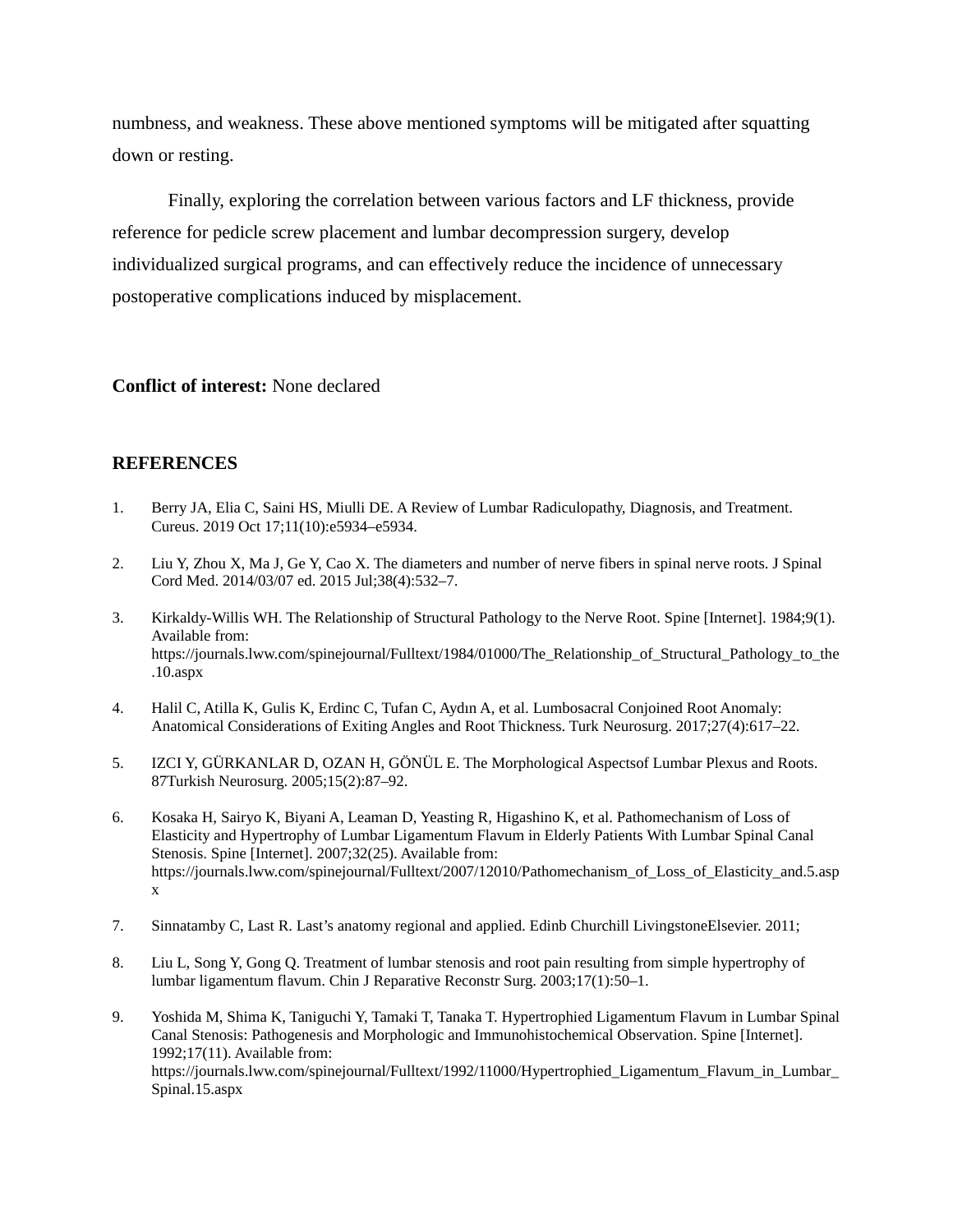- 10. Grenier N, Kressel HY, Schiebler ML, Grossman RI, Dalinka MK. Normal and degenerative posterior spinal structures: MR imaging. Radiology. 1987 Nov 1;165(2):517–25.
- 11. Okuda T, Fujimoto Y, Tanaka N, Ishida O, Baba I, Ochi M. Morphological changes of the ligamentum flavum as a cause of nerve root compression. Eur Spine J Off Publ Eur Spine Soc Eur Spinal Deform Soc Eur Sect Cerv Spine Res Soc. 2004/10/02 ed. 2005 Apr;14(3):277–86.
- 12. Khasawneh RR. Influence of Age, Sex, Height and Lumber Stenosis on the Position of the Conus Medullaris in Adults. Int J Morphol. 2019;37:867–71.
- 13. Dyck PJB, Thaisetthawatkul P. Lumbosacral Plexopathy. Contin Lifelong Learn Neurol [Internet]. 2014;20(5). Available from: https://journals.lww.com/continuum/Fulltext/2014/10000/Lumbosacral\_Plexopathy.19.aspx
- 14. Chaves H, Bendersky M, Goñi R, Gómez C, Carnevale M, Cejas C. Lumbosacral plexus root thickening: Establishing normal root dimensions using magnetic resonance neurography. Clin Anat. 2018 Sep 1;31(6):782–7.
- 15. Ko H-Y, Park JH, Shin YB, Baek SY. Gross quantitative measurements of spinal cord segments in human. Spinal Cord. 2004 Jan 1;42(1):35–40.
- 16. Yusof MI, Hassan MN, Abdullah MS. The Relationship amongst Intervertebral Disc Vertical Diameter, Lateral Foramen Diameter and Nerve Root Impingement in Lumbar Vertebra. Malays Orthop J. 2018 Mar;12(1):21– 5.
- 17. Iwanaga J, Simonds E, Patel M, Oskouian RJ, Tubbs RS. Anatomic Study of Superior Cluneal Nerves: Application to Low Back Pain and Surgical Approaches to Lumbar Vertebrae. World Neurosurg. 2018 Aug 1;116:e766–8.
- 18. Coombs BD, Szumowski J, Coshow W. Two-point Dixon technique for water-fat signal decomposition with B0 inhomogeneity correction. Magn Reson Med. 1997 Dec 1;38(6):884–9.
- 19. Reeder SB, Pineda AR, Wen Z, Shimakawa A, Yu H, Brittain JH, et al. Iterative decomposition of water and fat with echo asymmetry and least-squares estimation (IDEAL): Application with fast spin-echo imaging. Magn Reson Med. 2005 Sep 1;54(3):636–44.
- 20. Lee S, Choi DS, Shin HS, Baek HJ, Choi HC, Park SE. FSE T2-weighted two-point Dixon technique for fat suppression in the lumbar spine: comparison with SPAIR technique. Diagn Interv Radiol Ank Turk. 2018;24(3):175–80.
- 21. Huijgen WHF, van Rijswijk CSP, Bloem JL. Is fat suppression in T1 and T2 FSE with mDixon superior to the frequency selection-based SPAIR technique in musculoskeletal tumor imaging? Skeletal Radiol. 2019/06/01 ed. 2019 Dec;48(12):1905–14.
- 22. Abbas J, Hamoud K, Masharawi YM, May H, Hay O, Medlej B, et al. Ligamentum Flavum Thickness in Normal and Stenotic Lumbar Spines. Spine [Internet]. 2010;35(12). Available from: https://journals.lww.com/spinejournal/Fulltext/2010/05200/Ligamentum\_Flavum\_Thickness\_in\_Normal\_and \_Stenotic.8.aspx
- 23. Safak A, Is M, Sevinc O, Barut C, Eryoruk N, Erdogmus B, et al. The thickness of the ligamentum flavum in relation to age and gender. Clin Anat. 2010;23(1):79–83.
- 24. Kolte VS, Khambatta S, Ambiye MV. Thickness of the ligamentum flavum: correlation with age and its asymmetry-an magnetic resonance imaging study. Asian Spine J. 2015/04/15 ed. 2015 Apr;9(2):245–53.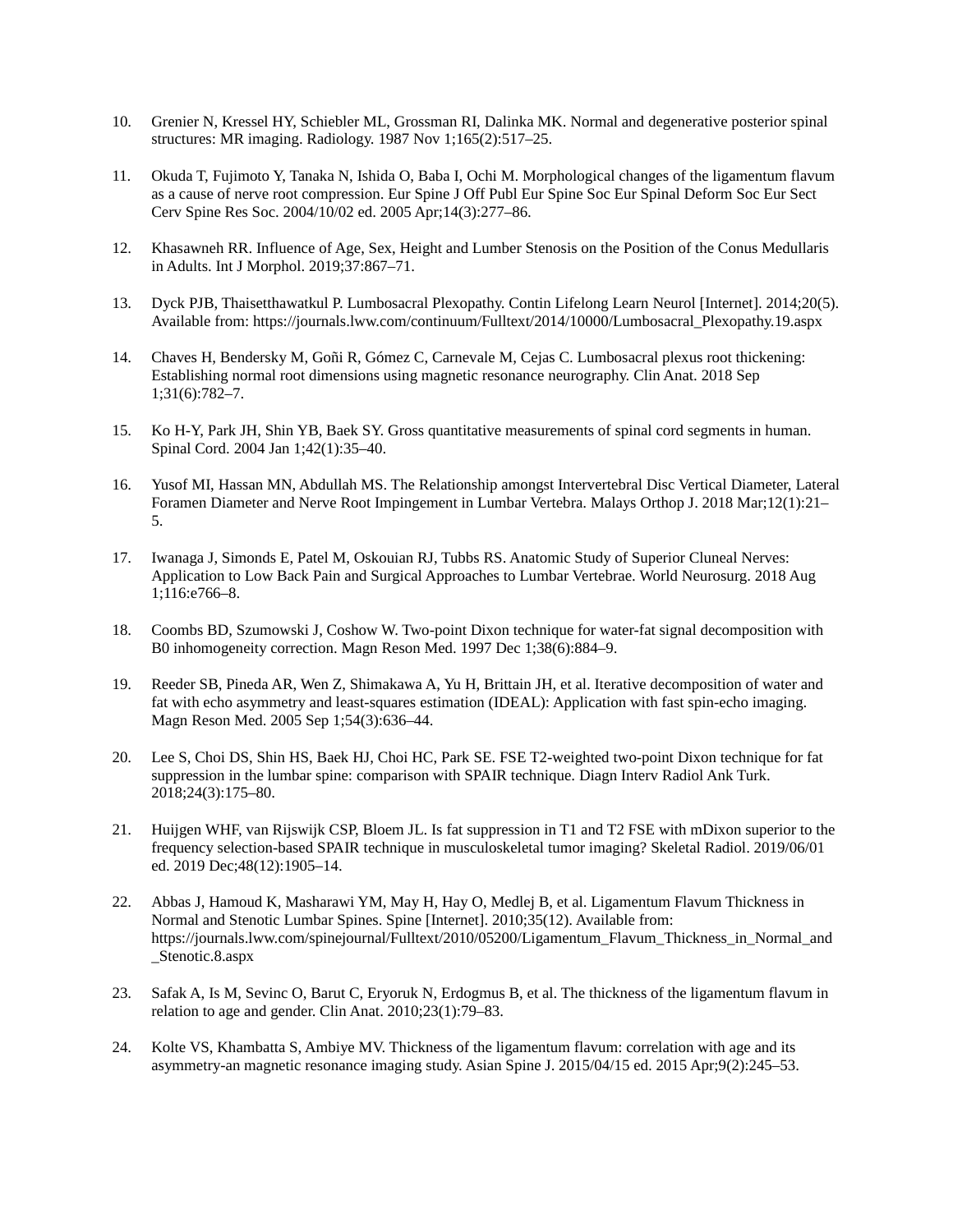- 25. Horwitz T. Lesions of the intervertebral disk and ligamentum flavum of the lumbar vertebrae. Surgery. 1939;6:410–25.
- 26. Ramani PS, Perry RH, Tomlinson BE. Role of ligamentum flavum in the symptomatology of prolapsed lumbar intervertebral discs. J Neurol Neurosurg Psychiatry. 1975 Jun;38(6):550–7.
- 27. Altinkaya N, Yildirim T, Demir S, Alkan O, Sarica FB. Factors Associated With the Thickness of the Ligamentum Flavum: Is Ligamentum Flavum Thickening Due to Hypertrophy or Buckling? Spine [Internet]. 2011;36(16). Available from: https://journals.lww.com/spinejournal/Fulltext/2011/07150/Factors\_Associated\_With\_the\_Thickness\_of\_the.1 8.aspx
- 28. Munns JJ, Lee JYB, Espinoza Orías AA, Takatori R, Andersson GBJ, An HS, et al. Ligamentum flavum hypertrophy in asymptomatic and chronic low back pain subjects. PloS One. 2015 May 26;10(5):e0128321– e0128321.
- 29. Nandi J, Chowdhery A. A Randomized Controlled Clinical Trial to Determine the Effectiveness of Caudal Epidural Steroid Injection in Lumbosacral Sciatica. J Clin Diagn Res JCDR. 2017/02/01 ed. 2017 Feb;11(2):RC04–8.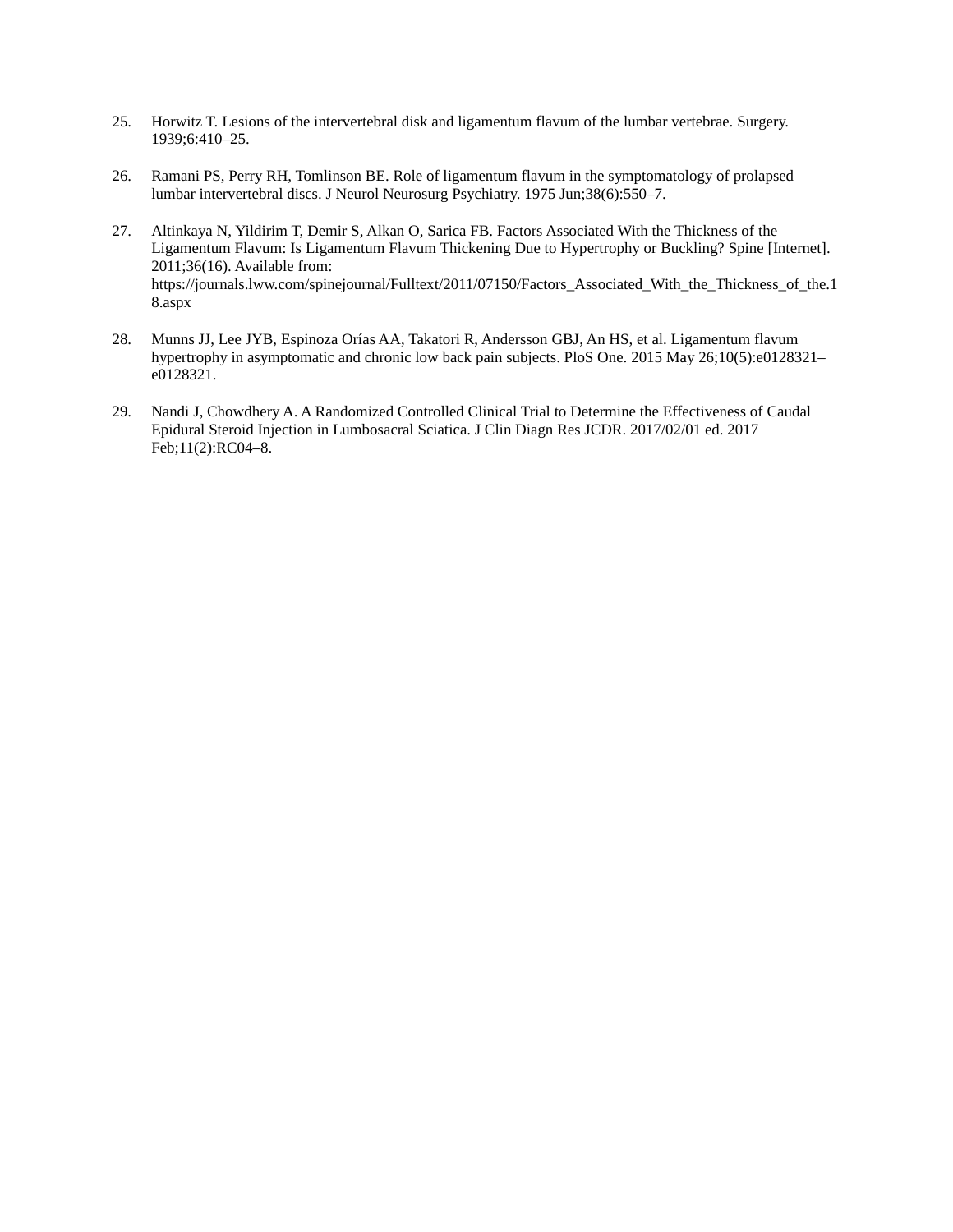**Figure 1.** Magnetic resonance image (MRI) of a coronal section demonstrating the method for determining the LSP roots from L1 to S1

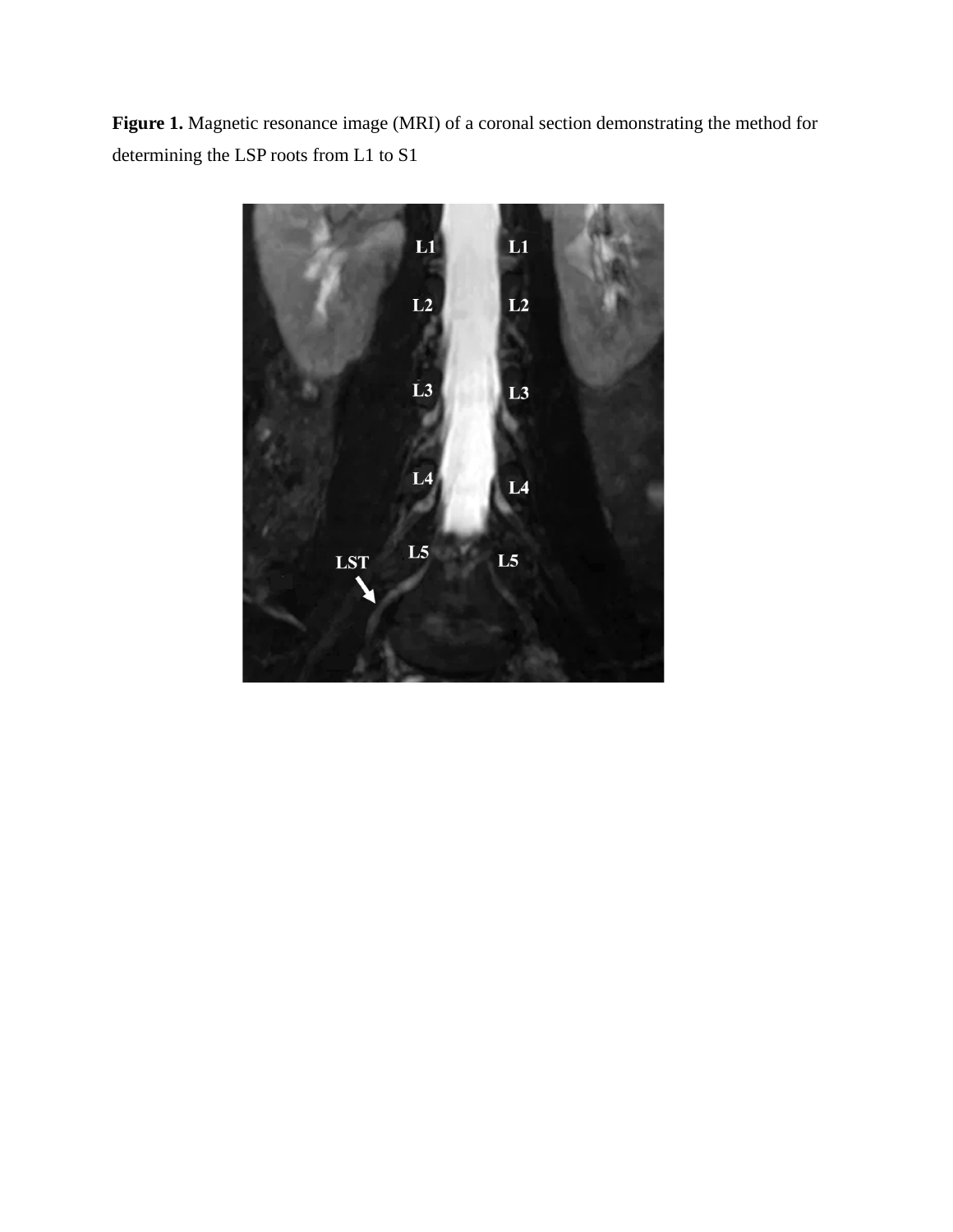**Figure 2.** Measurement of the thickness of the ligamentum flavum in T1-weighted MRI scan. (A) The target area was selected for analysis; (B) the arrow represents the ligamentum flavum thickness at the facet joint level.



**Figure 3.** Variation of LSP nerve roots thickness with sex. The data revealed a non-significant difference in the LSP nerve roots thickness between males and females. Each column represents the mean LSP nerve root thickness  $\pm$  standard error of the mean (SE).

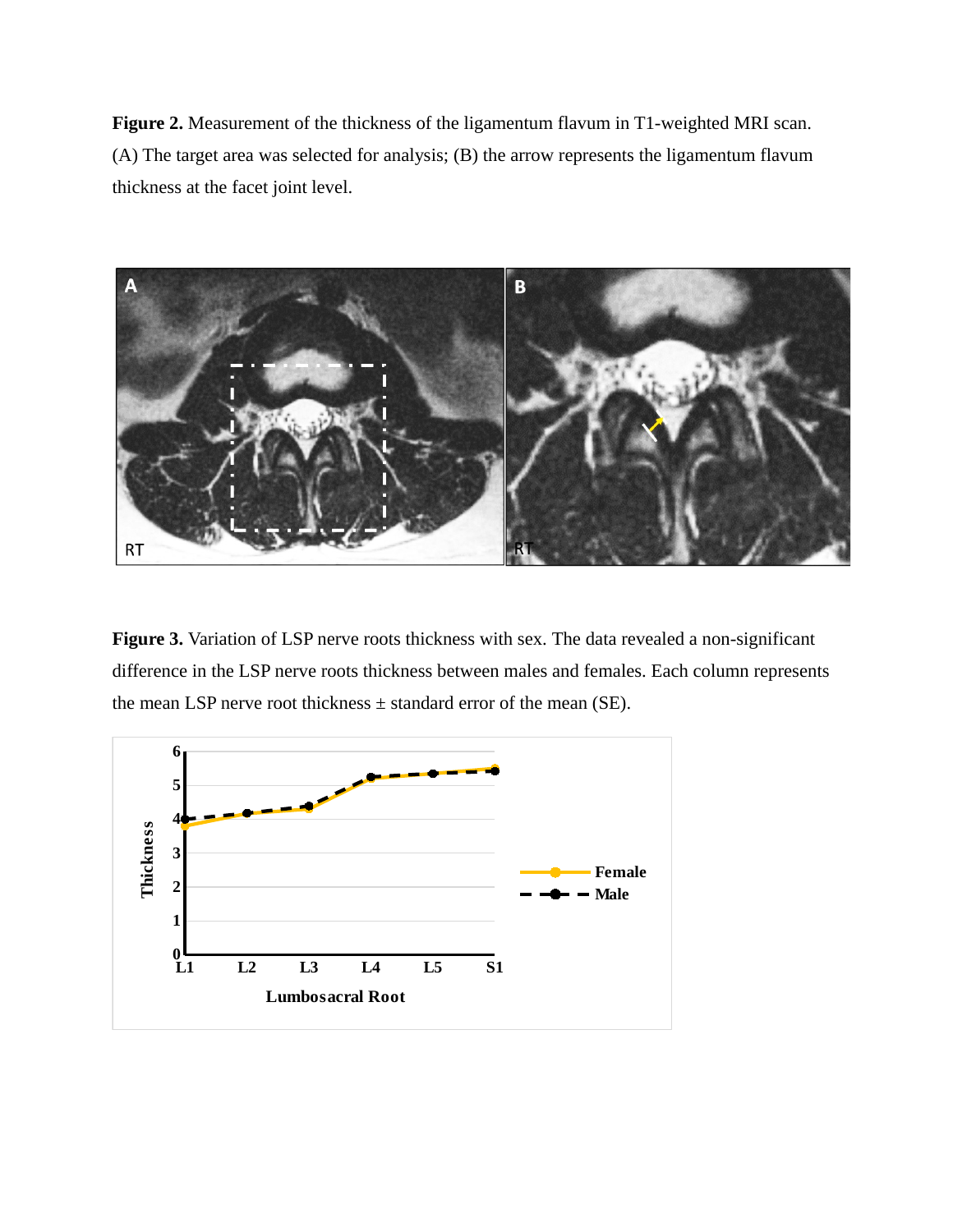**Figure 4.** Variation of LSP nerve roots thickness with age. The data revealed a non-significant difference in the LSP nerve roots thickness between young and older populations. Each column represents the mean LSP nerve root thickness ± standard error of the mean (SE).



**Lumbosacral Mean Right root Mean Left root Mean root thickness**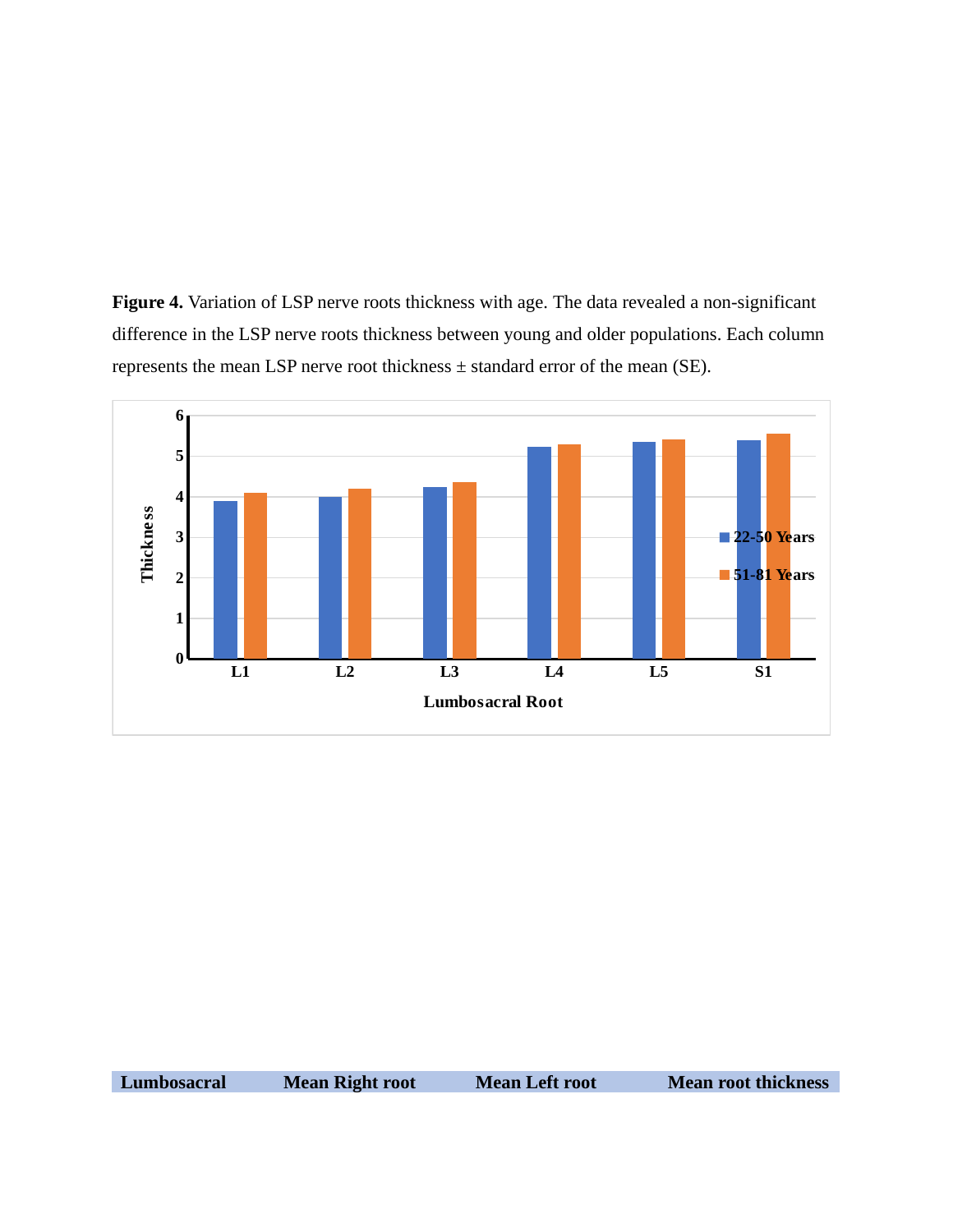| <b>Root</b>    | thickness (mm±SE) | thickness ( $mm\pm$ SE) | $(mm \pm SE)$   |
|----------------|-------------------|-------------------------|-----------------|
| L1             | $3.9 \pm .94$     | $3.9 \pm 0.68$          | $3.9 \pm 0.81$  |
| L <sub>2</sub> | $4.17 \pm 0.76$   | $4.17 \pm 0.82$         | $4.17 \pm 0.79$ |
| L <sub>3</sub> | $4.3 \pm 0.95$    | $4.31 \pm 0.79$         | $4.3 \pm 0.87$  |
| L4             | $5.2 \pm 0.57$    | $5.25 \pm 0.88$         | $5.2 \pm 0.72$  |
| L <sub>5</sub> | $5.32 \pm 0.54$   | $5.32 \pm 0.38$         | $5.32 \pm 0.45$ |
| S <sub>1</sub> | $5.5 \pm 0.78$    | $5.4 \pm 0.83$          | $5.45 \pm 0.8$  |

**Table 1.** The diameters of lumbosacral nerve roots

**Table 2.** Measurement of thickness of the ligamentum flavum at different spinal levels

| ligamentum flavum |                                  |                   |
|-------------------|----------------------------------|-------------------|
| spinal level      | <b>Right side (mm</b> \times\$E) | Left side (mm±SE) |
|                   |                                  |                   |
| $L2-L3$           | $3.19 \pm 0.27$                  | $3.47 \pm 0.2$    |
|                   |                                  |                   |
| $L3-L4$           | $3.38 \pm 0.11$                  | $3.51 \pm 0.21$   |
|                   |                                  |                   |
| $L4-L5$           | $3.71 \pm 0.29$                  | $3.84 \pm 0.15$   |
|                   |                                  |                   |
| $L5-S1$           | $3.64 \pm 0.21$                  | $3.73 \pm 0.17$   |

**Table 3.** Thickness of ligamentum flavum at different lumbar spinal levels in different sex groups

| <b>Ligamentum flavum Level</b> | <b>Male</b>     | <b>Female</b>   | P-value |
|--------------------------------|-----------------|-----------------|---------|
|                                | $(Mean \pm SE)$ | $(Mean \pm SE)$ |         |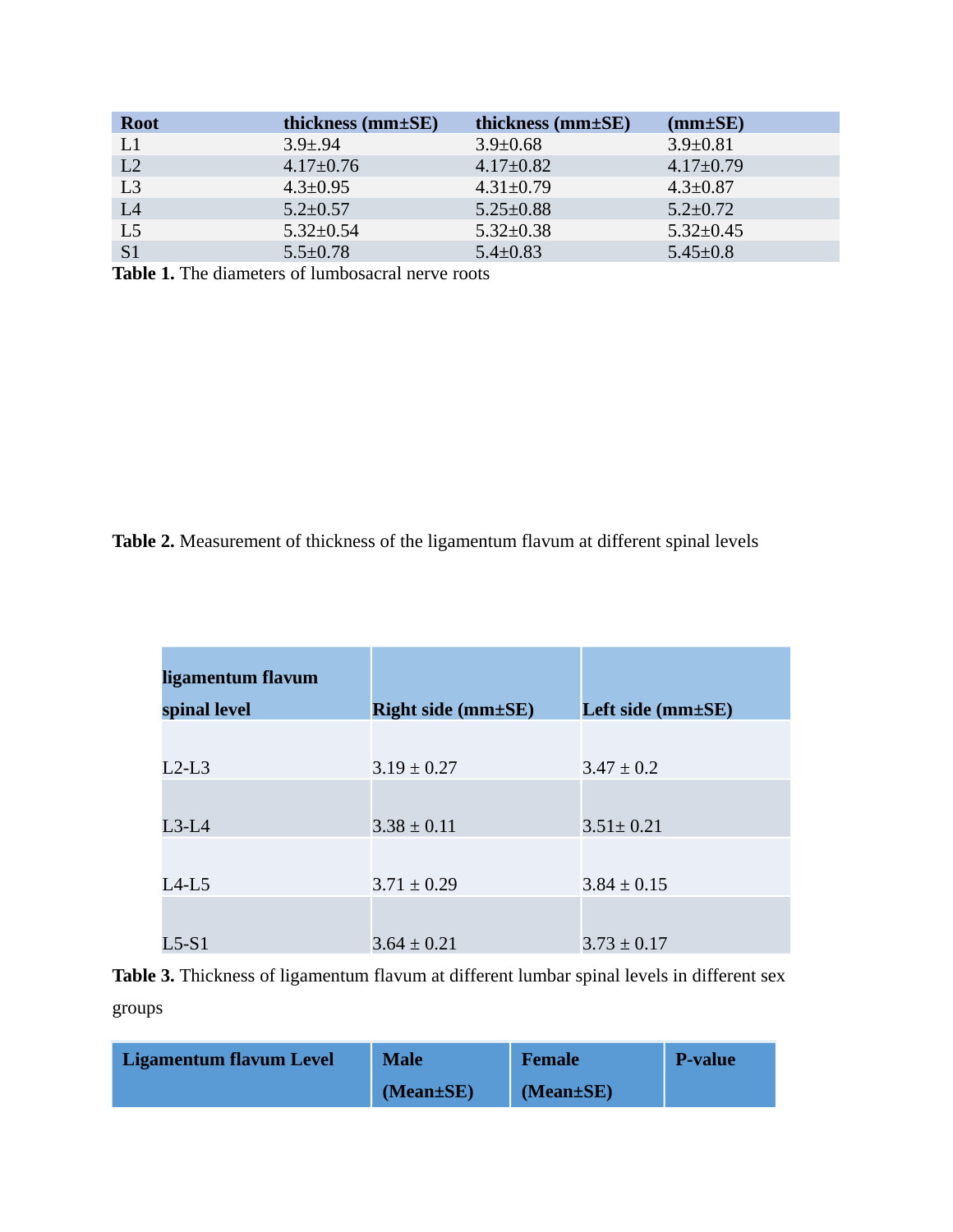| <b>Right side</b> |                 |                 |      |
|-------------------|-----------------|-----------------|------|
| $L2-L3$           | $3.19 \pm 0.22$ | $3.25 \pm 0.24$ | 0.44 |
| $L3-L4$           | $3.31 \pm 0.17$ | $3.38 \pm 0.12$ | 0.28 |
| $L4-L5$           | $3.48 \pm 0.27$ | $3.4 \pm 0.19$  | 0.12 |
| $L5-S1$           | $3.67 \pm 0.2$  | $3.53 \pm 0.34$ | 0.62 |
| Left side         |                 |                 |      |
| $L2-L3$           | $3.54 \pm 0.11$ | $3.6 \pm 0.28$  | 0.39 |
| $L3-L4$           | $3.59 \pm 0.29$ | $3.68 \pm 0.17$ | 0.14 |
| $L4-L5$           | $3.68 \pm 0.14$ | $6.76 \pm 0.23$ | 0.52 |
| $L5-S1$           | $3.62 \pm 0.23$ | $3.7 \pm 0.25$  | 0.29 |

**Table 4.** Thickness of ligamentum flavum at different lumbar spinal levels in different age groups

| The age group | <b>Ligamentum</b>   | <b>RT</b>       | LT              | <b>P-value</b> |
|---------------|---------------------|-----------------|-----------------|----------------|
|               | <b>flavum Level</b> | (Mean±SE)       | (Mean±SE)       |                |
| 22-50yr Group |                     |                 |                 |                |
|               | $L2-L3$             | $3.19 \pm 0.15$ | $3.37 \pm 0.3$  | 0.51           |
|               | $L3-L4$             | $3.3 \pm 0.24$  | $3.45 \pm 0.17$ | 0.18           |
|               | $L4-L5$             | $3.54 \pm 0.31$ | $3.73 \pm 0.19$ | 0.25           |
|               | $L5-S1$             | $3.49 \pm 0.11$ | $3.64 \pm 0.24$ | 0.12           |
| 51-80yr Group |                     |                 |                 |                |
|               | $L2-L3$             | $3.27 \pm 0.27$ | $3.46 \pm 0.16$ | 0.34           |
|               | L3-L4               | $3.36 \pm 0.23$ | $3.51 \pm 0.32$ | 0.27           |